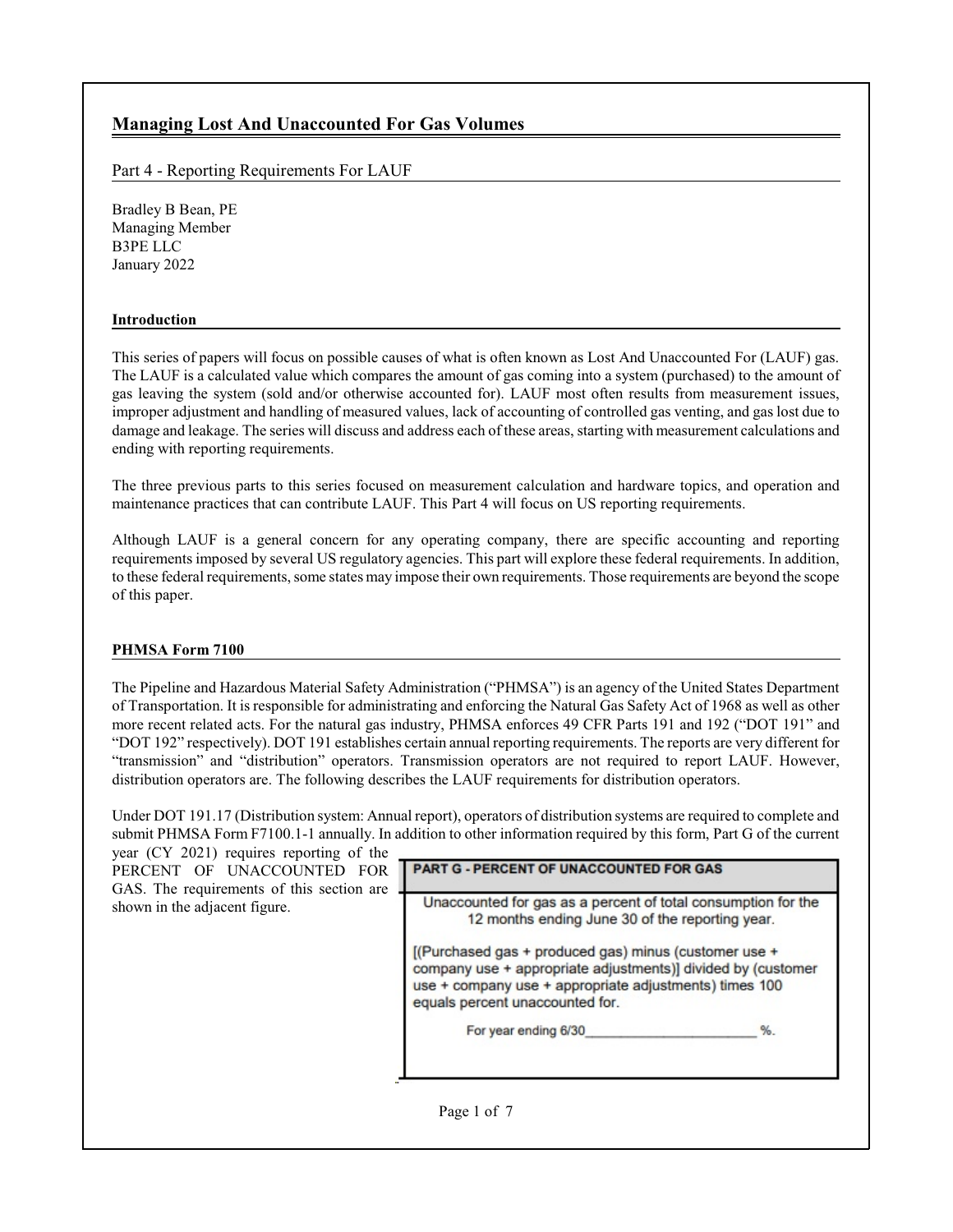PHMSA instructions for this part are as follows:

## PART G – PERCENT OF UNACCOUNTED FOR GAS

"Unaccounted for gas" is gas lost; that is, gas that the operator cannot account for as usage or through appropriate adjustment. Adjustments are appropriately made for such factors as variations in temperature, pressure, meter-reading cycles, or heat content; calculable losses from construction, purging, line breaks, etc., where specific data are available to allow reasonable calculation or estimate; or other similar factors.

State the amount of unaccounted for gas as a percent of total consumption for the 12 months ending June 30 of the reporting year.

 $[$ (Purchased gas + produced gas) minus (customer use + company use + appropriate adjustments)] divided by (customer use + company use + appropriate adjustments) times 100 equals percent unaccounted for.

Let's look at each of the items mentioned in the instructions:

*Unaccounted for gas* refers to the quantity of gas that cannot be measured, estimated, or calculated.

In the previous Parts of this series, various activities and events were identified where gas was "lost". Even though this gas was considered lost in the sense that it left the system without being sold, often the amount of the lost gas can be estimated or calculated, and therefore accounted for. See the previous Parts of this series, especially Part 3, for suggestions on how to "account" for these lost gas amounts.

*Variations in temperature* can refer to a variation in gas flowing temperature compared to the base temperature, or a variation in the purchased gas base temperature compared to the sales gas base temperature. In either case, the quantities associated with these conditions can be adjusted using the equations listed in Part 1 of this series.

*Variations in pressure*, similar to temperature, can refer to a variation in meter pressure compared to the base pressure, or a variation in the purchased gas base pressure compared to the sales gas base pressure. In either case, the quantities associated with these conditions can be adjusted using the equations listed in Part 1.

*Variations in meter-reading cycles.* In many cases, the measurement and control systems used at the custody transfer stations (town border station, city gate station, etc) fromthe gas transporter to the distribution company are sophisticated enough to record and report "sales" on an hourly and daily basis. Daily sales volumes are often available and used in the monthly billing from the transporter. In that case, the reported monthly volumes are from the first day of the associated month to the last day of the month. In terms of "annual" reporting, this means that the values can be very accurate in terms of the billing cycle.

From the distribution side of the operation, the billing cycle is not as precise. Cycles often overlap, or usage/sales for a "month" may vary depending on when the work days fall during the month. If the beginning or end of the month occurs on a weekend, holiday, or work stopping weather event, meters may not be read and the billing cycle may be shorter or longer than the actual month. In the case of reporting, this can be compensated for by reviewing the actual read dates for the first and last cycles, and cycle following the last cycle in the reporting period. Billing cycles falling between the first and last cycles in the reporting period do not need to be adjusted. If the actual read dates and number of days in the billing cycle are known, an adjustment may be made by prorating the days in the billing cycle and including only the number of days falling within the reporting period in the reported value.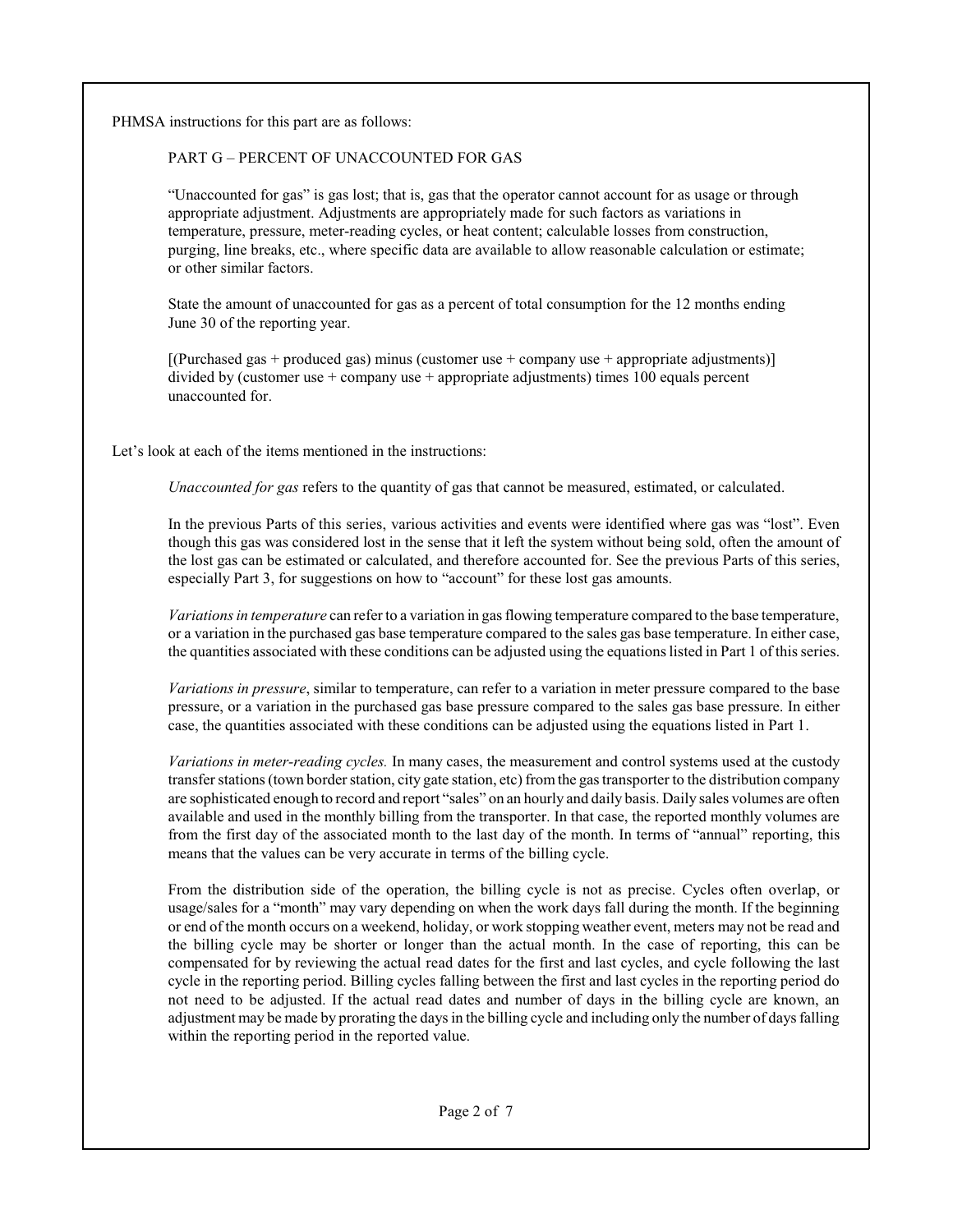*Heat Content* has an unclear effect on the measured amount/volume ofthe gas. It can certainly affect the amount of gas used. However its effect on the measured quantity of the gas is non-existent. For a distribution system, the heat content of the gas purchased, in general, is the same as the heat content of the gas sold. It is not clear how this adjustment would be applied.

*Calculable losses from...*

*construction.* It is not clear what these losses would constitute. Generally the only loss from construction would be from purging a new line into service or clearing an existing line. These losses are specifically identified separate from construction losses. However, if some sort of gas loss does occur from construction activities, certainly include them as an adjustment.

*purging.* These are losses that occur when purging a new line into service or clearing an existing line.

*line-breaks.* These are losses that occur from both leakage and damage. Losses from leakage are difficult to account for. Losses from damage can often be estimated and accounted for.

*etc.* These are losses that occur from all other events and sources not specifically mentioned in the instructions.

Part 3 of this series discusses suggested handling and accounting methods for the type of losses described above.

*Reporting period*. Although the introduction to the instructions for this report state "The annual reporting period is on a calendar year basis ending on December 31<sup>st</sup> of each year", the instructions for Part G state that the reporting period for this part is "for the 12 months ending June 30 of the reporting year". This means that the values used to calculate the PERCENT OF UNACCOUNTED FOR GAS are for the period from July 1 of the year previous to the reporting year, to June 30 of the reporting year. Be sure to note this distinction when preparing the report values.

*Purchased gas* refers to the total volumetric amount of gas "purchased" by the operator from an outside party, and passing through the custody transfer points into the system, during the reporting period. This does not include gas purchased but not input into the system. For example, if gas was purchased and placed into storage outside the system, it should not be included in this amount. This value is generally provided by the gas transporter, or can be taken fromthe monthly invoice values. Make sure to note and adjust for the Base Pressure and Base Temperature that the volume is reported in. You may need to refer to the transporter's tariff agreement to find those values.

*Produced gas* refers to the total volumetric amount of gas "produced" by the operator downstream of the custody transfer points during the reporting period. In modern times, this might include gas being supplied into the system from a propane/air system, LNG storage, or perhaps RNG sources connected downstream of the transporter's custody transfer point. This value might come fromthe operator's own operationsrecords or other transactional records. Make sure to note and adjust for the Base Pressure and Base Temperature that the volume is reported in for each of the supply points.

*Customer use* refers to the total volumetric amount of gas "used" by the customers supplied by the system for which the report is being prepared. This value would come from the operator's own "billing" records for the reporting period, adjusted for billing cycle differences, and Base Pressure and Base Temperature variations. If reporting for multiple geographic locations, remember to adjust the amount for each area by the appropriate Base Pressure when combining amounts. Part 1 of this series describes how to make adjustments for varying Base Pressures and Base Temperatures.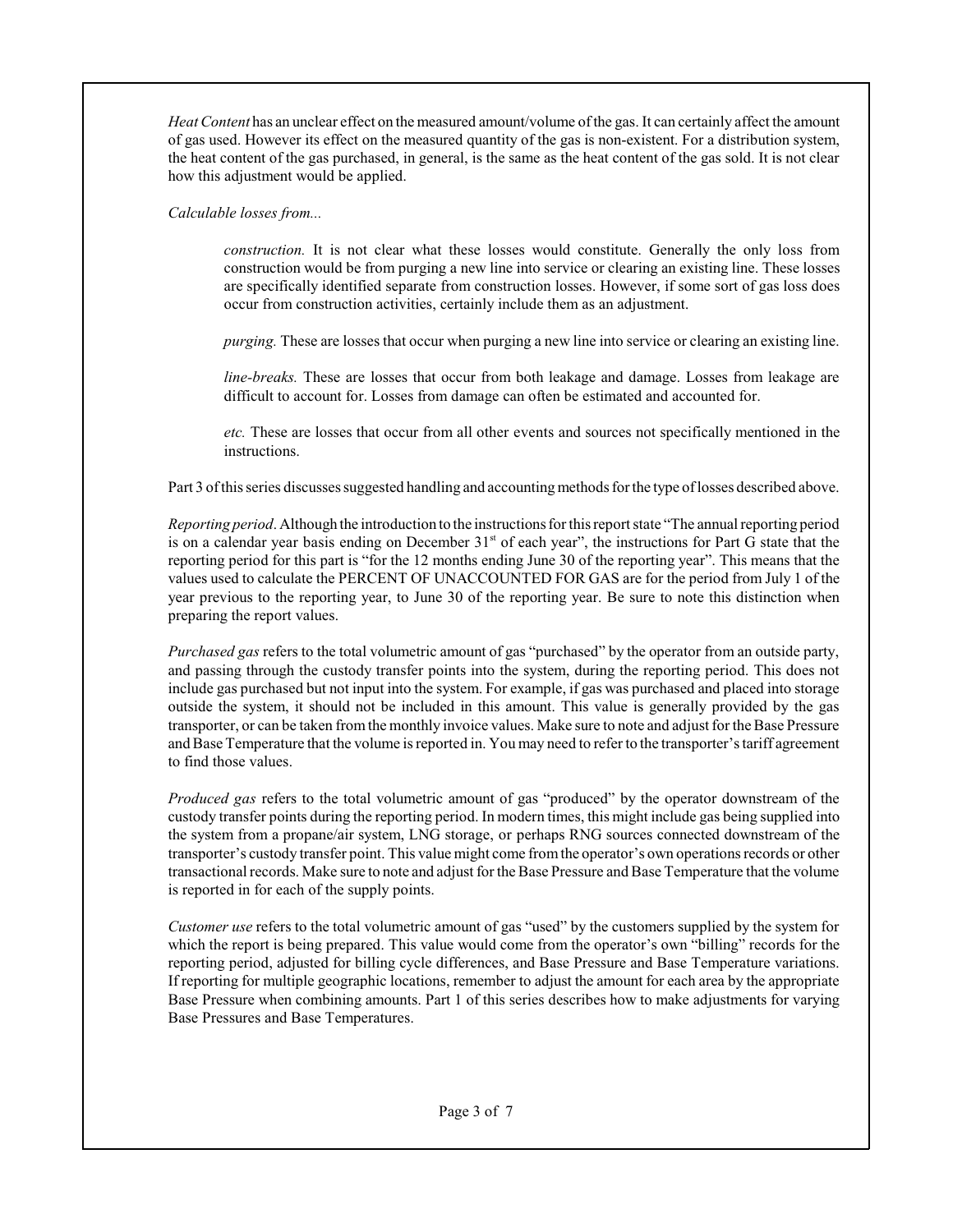*Company use* refers to the total volumetric amount of gas "used" by the "company" or operator. This includes amounts for building heat, vehicle fuel, line heating, compression, and any other use that is not included in the *Customer use* value.

*Appropriate adjustments* refers to the items mentioned above, which are not included in the *Customer use* or *Company use* values. These adjustments, sources, and events are discussed in Parts 1 and 3 of this series.

When calculating the PERCENT OF UNACCOUNTED FOR GAS for this report, ensure that Base Pressure and Base Temperature for all of the volumetric values used in the calculation are consistent. Adjust the various values using the equations in Part 1 of this series as appropriate. The value listed in Part G is a measure of the LAUF for your system. A LAUF value greater than +/- 3 percent indicates that there are probably opportunities for improvement.

## **49 CFR Part 191.5**

DOT 191.3 has a particular and specific definition of an "incident". Within this definition the estimation of "gas loss" from the event is implied/required. If an event reaches the level of an *incident*, DOT 191.5 requires the estimation and reporting of "the product released" during the event. The implication of these two requirements is that any event involving a moderately large release of gas will require estimation of the lost gas quantity. Regardless of these requirements, it is good practice to attempt to estimate and account for any gas released during an event.

## **EIA Form 176**

The US Energy Information Administration is an agency of the US Federal Statistical System. It is responsible for collecting various information about "energy" in the United States, including data associated with natural gas production, transportation, and use. There is a mandatory requirement to file Form EIA-176 annually for all companies that deliver natural gas to consumers or that transport gas across state lines. A single report form is used for both "transmission" and "distribution" operators, although certain items apply only to one or the other type of operator. The following describes the LAUF requirements of the form for distribution operators:

All values reported on this form are on a "calendar-year" basis, from January 1 to December 31. Recognize that this is a different reporting period than is used on PHMSA Form F7100.1-1. Values reported on this form must be in 1000's Cubic Feet (Mcf) at a Base Pressure of 14.73 psia and a Base Temperature of 60 Fahrenheit. Use the equations listed in Part 1 of this series to adjust your recorded values to the required reporting conditions as appropriate.

Part 4, Line 4 through 6 of the form requires reporting of various volumes delivered to the city gate or introduced to the system. In this context, "gas introduced to the system" refers to any gas delivered into the system downstream of the city gate.

. 4.0 If you are a distributor, report receipts at city gates within the report state ...

4.1 Purchase gas received in distribution service area for delivery to your sales customers......

4.2 Receipts of gas in distribution service area for delivery to your transportation customers....

5.0 Report any other receipts of natural gas within the report state (excluding federal offshore)...

6.0 Supplemental gaseous fuels supplies (specify type)

.7.0 Total supply within report state (sum of all items in lines 1.0 through 6.0)........ ...........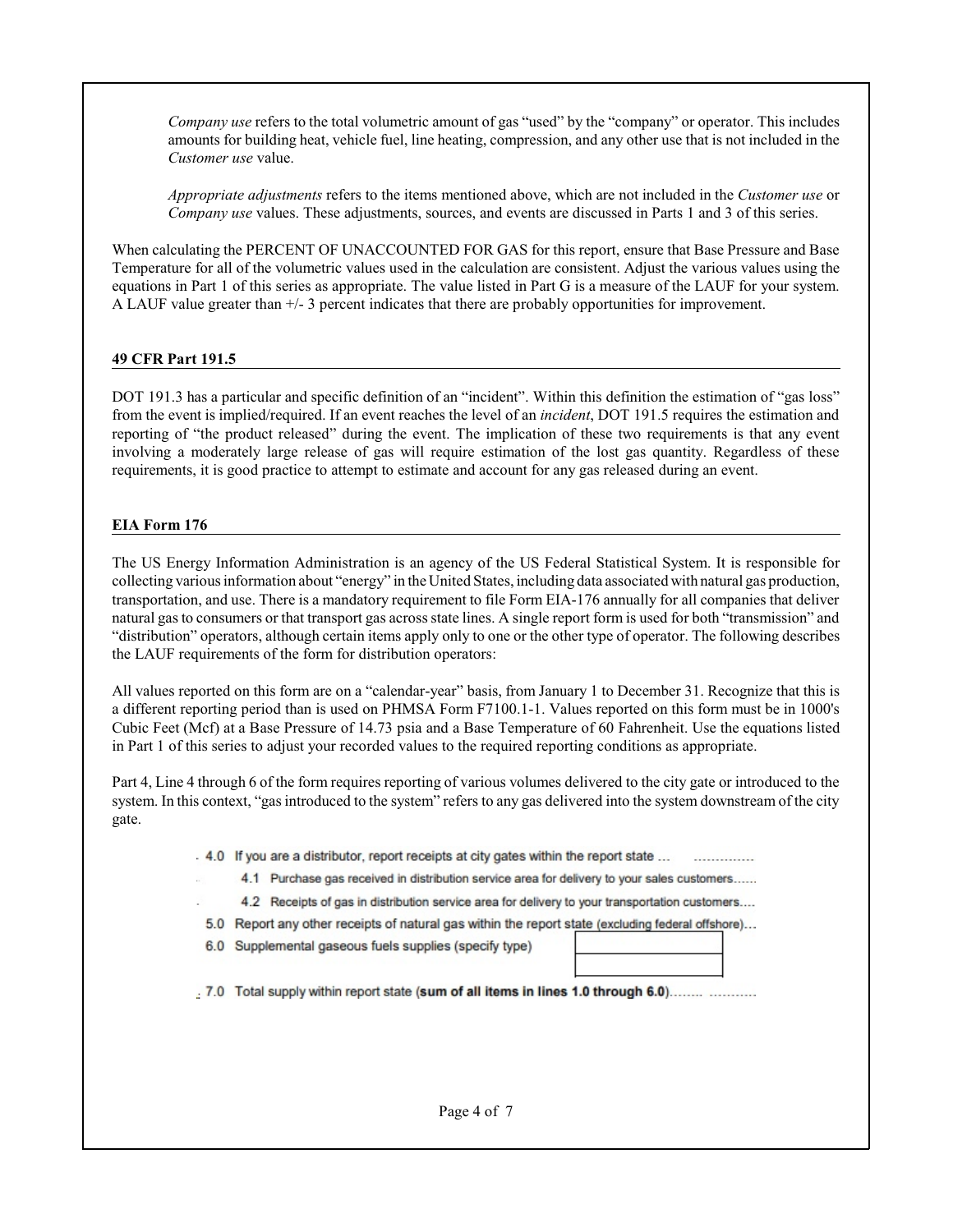*Part 4, Line 4* of the form requires a distribution system operator to report the volume of gas delivered to the operator's city gate stations. This value can be obtained from the gas transporter or extracted from monthly bills for purchased gas. Only include amounts actually delivered through the city gates, not gas delivered to off system storage.

*Part 4, Line 5.0* mentions the receipt/purchase of any other gas within the reporting state. Realize that this must be gas delivered to the city gate, or otherwise introduced into the downstream system. This would generally include amounts of gas introduced into the system downstream of the city gate from non-transportation sources, but not including "supplemental" gas to be reported on Line 6. Volumes purchased and placed into storage upstreamofthe city gate station should not be included in this amount. Volumes taken fromstorage and delivered to the city gate should be included with the values on Line 4.

*Part 4, Line 6.0* is used to report the receipt/purchase of any "supplemental" gas within the reporting state, including propane-air or LNG introduced to the system downstream of the city gate. Again realize that gas reported on this line must have been gas delivered to the city gate, or otherwise introduced into the downstream system. Volumes purchased and placed into storage upstream of the city gate station should not be included in this amount.

The above values are totaled on *Part 4, Line 7.0*.

*Part 6, Line 10.0* and *11.0* are used to report deliveries to end-use consumers. When reporting these values remember to convert or adjust from your local Base Pressure and Base Temperature to the required reporting conditions.

As discussed in the PHMSA report section, billing cycles do not always correspond with the reporting period. When they do not, and the billing cycle dates are known, prorate the cycle values and adjust the reported values as appropriate for the cycles at the beginning and end of the reporting period.

*Part 6, Line 12* is used to report various uses of the received gas by the operator. These are mostly self explanatory. However, this author believes that these should only include values used downstream of the city gates, and should not include item Line 12.2. As explained in Part 3 of the series, this type of use is not consumed or lost. It remains in the system and is eventually included in sales from the system. If a value is included for this item, the "disposition" portion of Part 6, Line 20.0 will be skewed.

|  | 12.0 Natural gas consumed in your operations:                                             |
|--|-------------------------------------------------------------------------------------------|
|  | 12.1 Space heat of your facilities                                                        |
|  | 12.2 New pipeline fill                                                                    |
|  | 12.3 Pipeline distribution or storage compressor use                                      |
|  | 12.4 Vaporization/liquefaction/LNG fuel                                                   |
|  | 12.5 Vehicle fuel used in company fleet (exclude these volumes from Items 10.5 and 11.5). |
|  |                                                                                           |

*Part 6, Line 17.0* is used to report all of the "accountable" amounts from events and sources mentioned in Part 3 of this series, which are not reported elsewhere.

*Part 6, Line 19.0* is the summation of all of the appropriate values in Part 6 of the form. Enter the value on this line.

*Part 6, Line 20.0* lists the difference between the gas supply (Part 4, Line 7) and disposition (Part 4, Line 19.0). If the value for this item is greater than +/- 3 percent of the value on Part 4, Line 7, there are probably opportunities for improvement.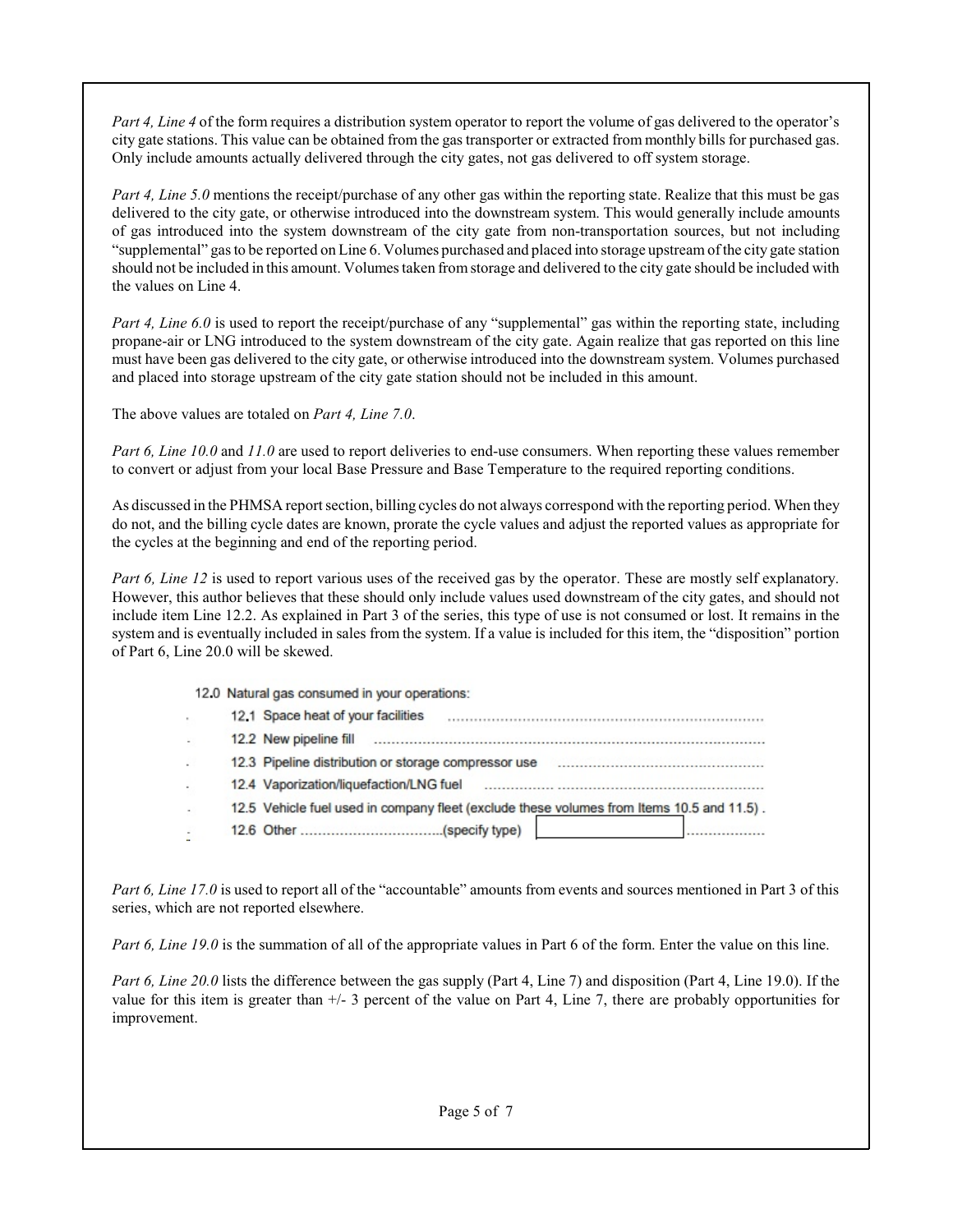## **EIA Form 857**

In addition to the mandatory annual reporting of Form 176, the EIA also administers another mandatory survey, Form EIA-857, which is due monthly for select distribution operators. This form is basically an abbreviated version of Part 4 and Part 6 of Form 176. However it does not require the comparison of the delivered and disposed gas volumes, so there is no real connection to LAUF values. It does, however, require that all values be reported in Mcf at a Base Pressure of 14.73 Psia and a Base Temperature of 60 Fahrenheit. The equations listed in Part 1 of this series can be used to convert your recorded values to the required conditions if necessary.

### **EPA Subpart W & NN**

EPA Greenhouse Gas Emissions reporting (GHG Report) is mandated under CFR 98. Subpart NN specifically applies to Local Distribution Companies (referred to as LDCs in the regulations). Portions of Subpart W applies to "distribution pipelines". Neither of these subparts specifically address LAUF. However, both Subpart W and NN do require reporting of certain volumes.

Gas volumes reported or used to meet the requirements of the above subparts must be reported in Mscf (1000's standard cubic feet). According to the definitions in the regulations, standard pressure is 14.7 Psia and standard temperature is 60 or 68 Fahrenheit. Elsewhere in the regulations a value of 60 Fahrenheit is often used in the Subpart W calculations. Since a value of 68 Fahrenheit is not used in those calculations, it can probably be assumed that 60 Fahrenheit should be used as the Base Temperature for expressing values required by this report.

The PHMSA and EIA reports require statement of gas volumes in Mcf at a Base Pressure of 14.73 Psia. Although not much different, if the quantities from these reports are used in the GHG Report, they should be adjusted using the equations listed in Part 1 of this series.

Subpart Wofthe regulations section 98.236(aa)(9) and Subpart NN section 98.403 require the reporting ofseveral values similar to those included in the PHMSA and EIA reports. If you use values from these reports to complete this report, remember to convert them to the required reporting conditions.

A specific threshold of emissions must be reached before this report is required to be submitted. Unfortunately, many of the calculations must be completed before it can be determined whether that threshold is reached.

## **What's Next**

That's it for the discussion. Hopefully you can and will take the information presented in this series and use it to improve your LAUF results.

If you need help doing so, B3PE ([www.b3pe.com](http://www.b3pe.com))) provides software tools to assist in calculating and estimating many ofthe values required by the reports mentioned in this Part 4, in converting and adjusting volumes between differing base conditions, estimating lost gas from events and operations mentioned in Part 3, including tools for properly sizing regulators and meters as mentioned in Part 2, and to calculate all of the adjustments and corrections mentioned in Part 1. The firm provides services to assist in the calculation of all of the amounts and review of the operational practices mentioned in this series.